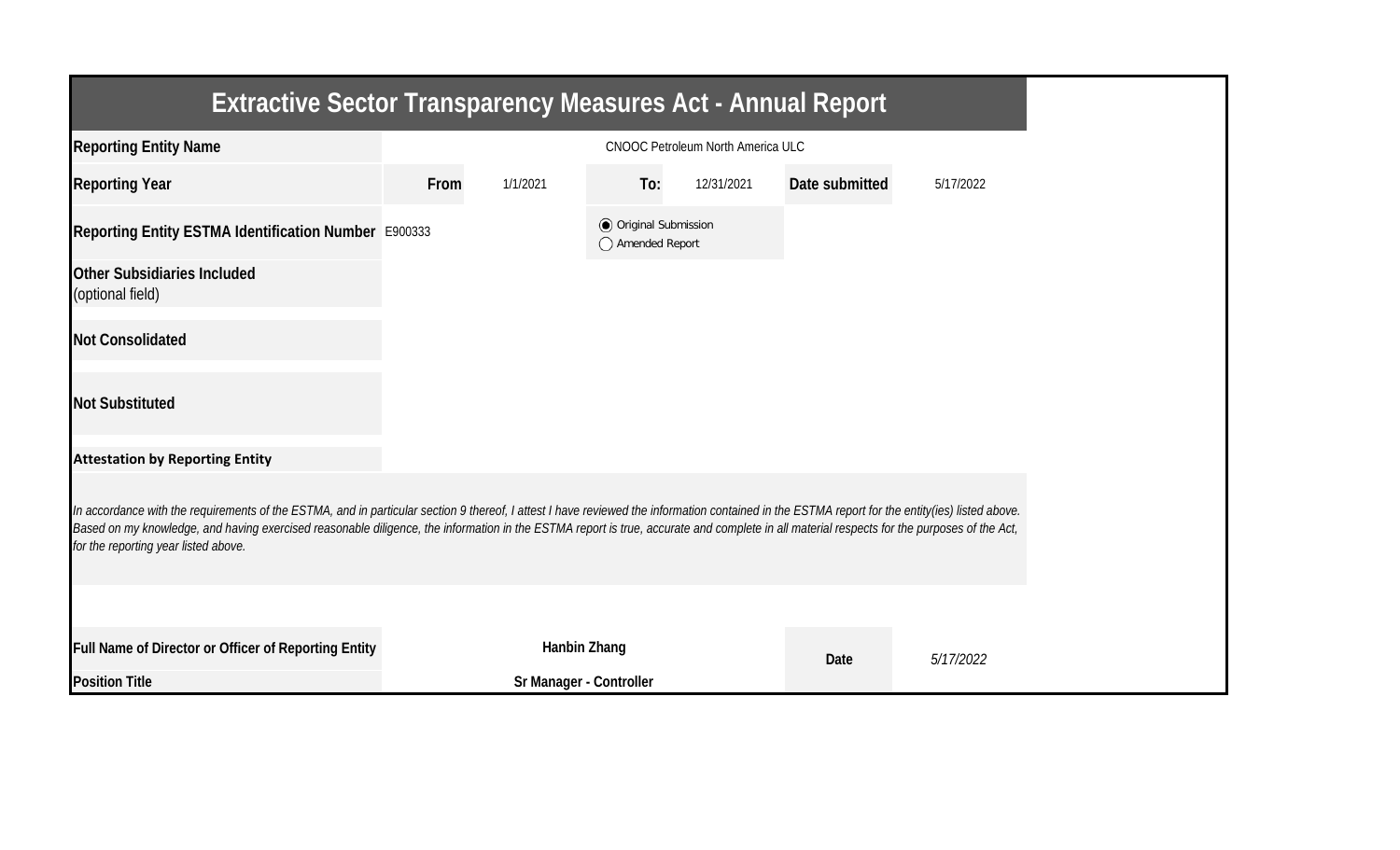| <b>Extractive Sector Transparency Measures Act - Annual Report</b>                                                                                                               |                                                                   |                                                                                                               |                   |            |                  |                                |                            |                  |                                                                         |                     |  |  |
|----------------------------------------------------------------------------------------------------------------------------------------------------------------------------------|-------------------------------------------------------------------|---------------------------------------------------------------------------------------------------------------|-------------------|------------|------------------|--------------------------------|----------------------------|------------------|-------------------------------------------------------------------------|---------------------|--|--|
| <b>Reporting Year</b><br><b>Reporting Entity Name</b><br><b>Reporting Entity ESTMA</b><br><b>Identification Number</b><br><b>Subsidiary Reporting Entities (if</b><br>necessary) | From:<br>1/1/2021<br>CNOOC Petroleum North America ULC<br>E900333 |                                                                                                               | To:<br>12/31/2021 |            |                  |                                | Currency of the Report USD |                  |                                                                         |                     |  |  |
| <b>Payments by Payee</b>                                                                                                                                                         |                                                                   |                                                                                                               |                   |            |                  |                                |                            |                  |                                                                         |                     |  |  |
| Country                                                                                                                                                                          | Payee Name <sup>1</sup>                                           | Departments, Agency, etc within Payee that Received<br>Payments <sup>2</sup>                                  | <b>Taxes</b>      | Royalties  | Fees             | <b>Production Entitlements</b> | <b>Bonuses</b>             | <b>Dividends</b> | Total Amount paid to<br>Infrastructure<br>Improvement Payments<br>Payee | Notes <sup>34</sup> |  |  |
| Canada                                                                                                                                                                           | Alberta Energy Regulator                                          |                                                                                                               | 83,581            |            | 459,093          |                                |                            |                  | 542,675                                                                 |                     |  |  |
| Canada                                                                                                                                                                           | Canada Newfoundland and Labrador Offshore<br>Petroleum Board      |                                                                                                               |                   |            | 1,038,753        |                                |                            |                  | 1,038,753                                                               |                     |  |  |
| Canada                                                                                                                                                                           | City of Calgary                                                   |                                                                                                               | 11,390            |            |                  |                                |                            |                  | 11,390                                                                  |                     |  |  |
| Canada                                                                                                                                                                           | Fort McMurray First Nation                                        | Chipewyan Prairie Industry Relations Corporation                                                              |                   |            | 78,624           |                                |                            |                  | 78,624                                                                  |                     |  |  |
| Canada                                                                                                                                                                           | Fort McMurray First Nation                                        |                                                                                                               |                   |            | 39,742           |                                |                            |                  | 39,742                                                                  |                     |  |  |
| Canada                                                                                                                                                                           | Government of Alberta                                             |                                                                                                               | 11,547            |            | 231,735          |                                |                            |                  | 243,282                                                                 |                     |  |  |
| Canada                                                                                                                                                                           | Government of Alberta                                             | Alberta Elevating Devices and Amusement Rides Safety Association                                              |                   |            | 241              |                                |                            |                  | 241                                                                     |                     |  |  |
| Canada                                                                                                                                                                           | Government of Alberta                                             | <b>Alberta Energy</b>                                                                                         |                   | 17,055,428 | 422,869          |                                |                            |                  | 17,478,298                                                              |                     |  |  |
| Canada<br>Canada                                                                                                                                                                 | Government of Alberta<br>Government of Alberta                    | Alberta Sustainable Resource Development                                                                      |                   |            | 105,479<br>1,500 |                                |                            |                  | 105,479<br>1,500                                                        |                     |  |  |
| Canada                                                                                                                                                                           | Government of British Columbia                                    | Ministry of Agriculture - Lands Branch<br>Integrated Land Management Bureau Ministry of Agriculture and Lands |                   |            | 155,827          |                                |                            |                  | 155,827                                                                 |                     |  |  |
| Canada                                                                                                                                                                           | Government of British Columbia                                    | Ministry of Energy and Mines                                                                                  |                   |            | 649,678          |                                |                            |                  | 649,678                                                                 |                     |  |  |
| Canada                                                                                                                                                                           | Government of British Columbia                                    | Ministry of Finance                                                                                           | 459               |            |                  |                                |                            |                  | 459                                                                     |                     |  |  |
| Canada                                                                                                                                                                           | Government of British Columbia                                    | British Columbia Oil and Gas Commission                                                                       |                   |            | 31,834           |                                |                            |                  | 31,834                                                                  |                     |  |  |
| Canada                                                                                                                                                                           | Government of Canada                                              | <b>Canadian Nuclear Safety Commission</b>                                                                     |                   |            | 7,752            |                                |                            |                  | 7,752                                                                   |                     |  |  |
| Canada                                                                                                                                                                           | Government of Canada                                              | Industry Canada                                                                                               |                   |            | 38,028           |                                |                            |                  | 38,028                                                                  |                     |  |  |
| Canada                                                                                                                                                                           | Government of Canada                                              | Natural Resources Canada                                                                                      |                   |            | 213,966          |                                |                            |                  | 213,966                                                                 |                     |  |  |
| Canada<br>Canada                                                                                                                                                                 | Lac La Biche County<br>Municipal District of Foothills No. 31     |                                                                                                               | 113<br>225        |            | 24               |                                |                            |                  | 113<br>249                                                              |                     |  |  |
| Canada                                                                                                                                                                           | Northern Rockies Regional Municipality                            |                                                                                                               | 171,530           |            |                  |                                |                            |                  | 171,530                                                                 |                     |  |  |
| Canada                                                                                                                                                                           | Regional Municipality of Wood Buffalo                             |                                                                                                               | 4,043,584         |            | 11,751           |                                |                            |                  | 4,055,335                                                               |                     |  |  |
| Canada                                                                                                                                                                           | Rocky View County                                                 |                                                                                                               | 385,050           |            |                  |                                |                            |                  | 385,050                                                                 |                     |  |  |
|                                                                                                                                                                                  |                                                                   |                                                                                                               |                   |            |                  |                                |                            |                  |                                                                         |                     |  |  |
|                                                                                                                                                                                  |                                                                   |                                                                                                               |                   |            |                  |                                |                            |                  |                                                                         |                     |  |  |
|                                                                                                                                                                                  |                                                                   |                                                                                                               |                   |            |                  |                                |                            |                  |                                                                         |                     |  |  |
| <b>Additional Notes:</b>                                                                                                                                                         |                                                                   | All payments are reported in USD. The average exchange rate for the year was CAD 1.2545 to USD 1.00.          |                   |            |                  |                                |                            |                  |                                                                         |                     |  |  |
|                                                                                                                                                                                  |                                                                   |                                                                                                               |                   |            |                  |                                |                            |                  |                                                                         |                     |  |  |